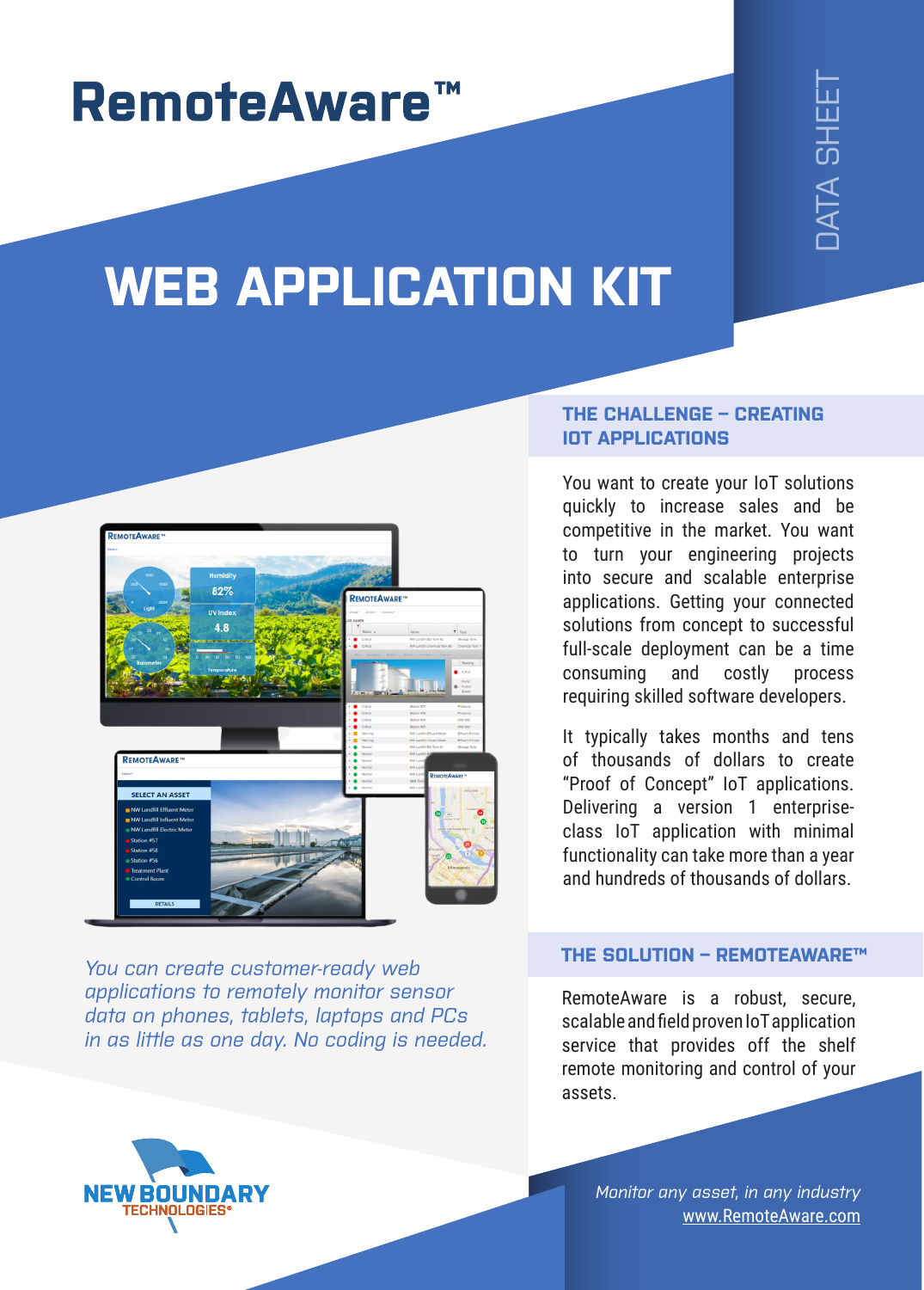#### **REMOTEAWARE™ WEB APPLICATION KIT**

#### **Key Features**

**Rapid Application Development:** Create your web application in as little as 1 day

**No Coding Required:** No programming or web development needed

**Robust and Field Proven:** We've been a leader creating remote monitoring solutions for over 35 years.

**Real-Time Monitoring:** Instant visibility to the location and status of all your assets.

**Single-pane-of-glass Dashboard:** Add sensors from multiple assets and live video in a single dashboard.

**Easy to Customize:** Create personalized dashboards without programmers or web developers.

**User-friendly Interface:** RemoteAware is very easy and intuitive to use with a common interface on phone, tablet, laptop and PC.

**Automatic Alerts:** Receive immediate text and email alerts when your assets need attention.

**Built-in Map Views:** See all your assets on maps at a glance.

**Easy to Scale and Deploy:** Scale to monitor thousands of assets.

**Custom Reports:** A rich set of built-in reports is included. Reports can be customized for your business.

**Data Security:** Secure data communication protocols, built-in roles-based user security, and state-ofthe-art secure hosting ensure your data is secure from end-to-end.

**Hardware and Communication Independent:** Support for Ethernet, Wi-Fi, Cellular, LPWAN and Satellite connections to the Internet.

**Easy API Integration:** Integrate RemoteAware data with back-office and analytics applications.

**Two-way Communications Service:** Monitor and control your assets.

**Cloud Hosted:** No IT infrastructure or expertise required.

**Customization:** Customization is available to meet specific requirements.

**Private-label Branding Available:** Deliver your application branded for your company.